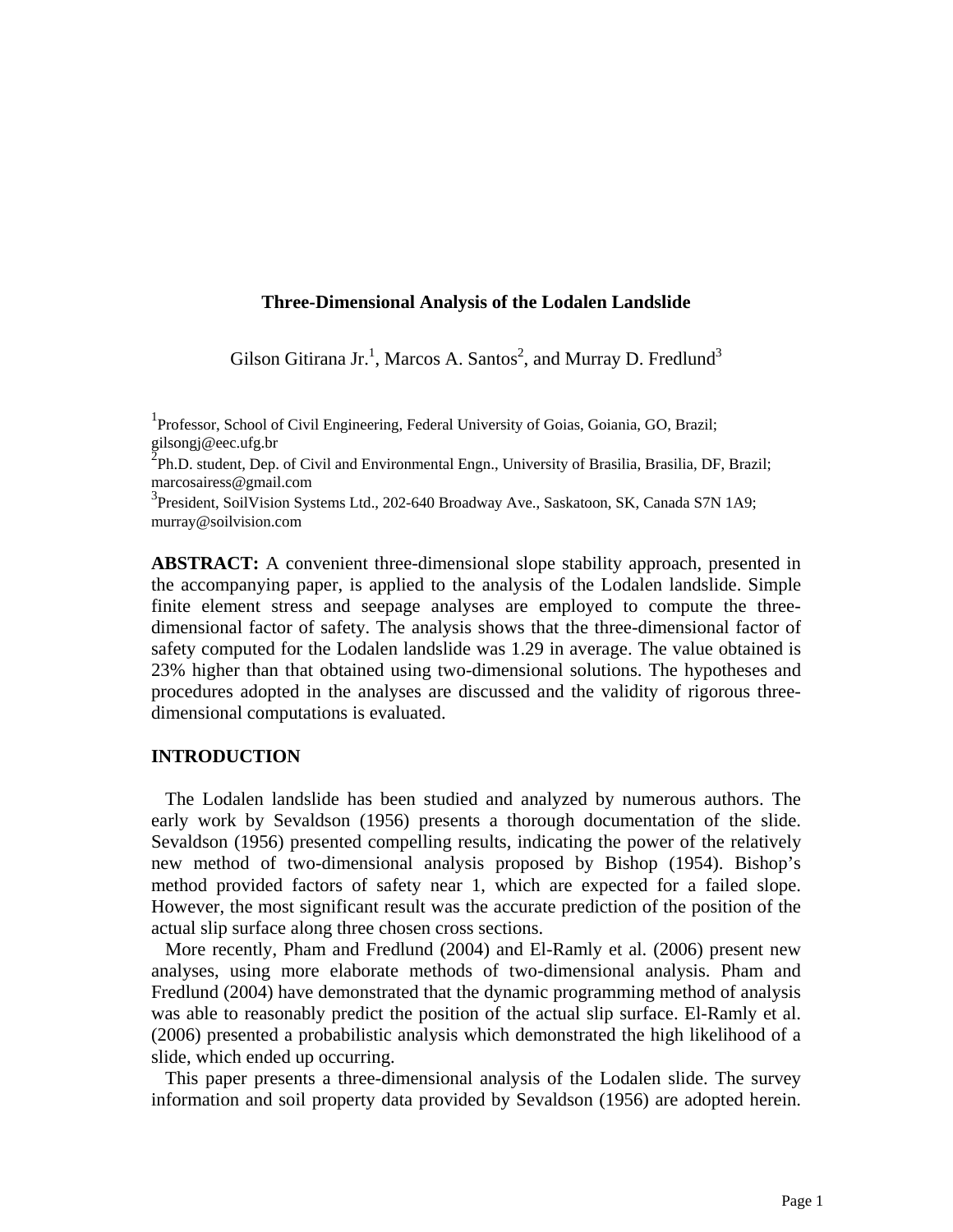The re-analysis is directed towards a better understanding of the advantages and of the method of analysis using three-dimensional procedures. The results of the three dimensional analysis are compared against those obtained using conventional twodimensional analysis.

# **DESCRIPTION OF THE LODALEN LANDSLIDE AND THE PREVIOUS ANALYSES FOUND IN THE LITERATURE**

 According to Sevaldson (1956), the Lodalen slide occurred in the area of a marshalling yard, less than 2 miles east of the Oslo East railway station. The river Lo used to flow through the area of the slide and was conducted through a different path about 30 years prior to the slide.

 Figure 1 presents the geometry and water table at cross-section 2, prior to the slide. This section was located approximately at the middle of the slide mass. The geometry of the slopes has been modified and trimmed a number of times prior the finl geometry presented in Fig. 1. The final inclination was 1V : 2H. Sevaldson (1956) indicated that the slide was a long-term stability problem, characterized by the reduction in shear strength due to the reduced overburden pressure.

 The soil was determined to be sedimentary clay. The slopes were remarkably homogeneous. Numerous borings were done for sampling. Unconfined and triaxial tests were performed for determining the shear strength characteristics of the profile. The position of the water table was also determined.

 Using the data collected, Sevaldson (1956) presented a detailed stability analysis of the landslide. Bishop's simplified method of limit equilibrium analysis was used in the original work. The slip surface shape and position was determined by surface inspection and the numerous test borings.

 Three cross sections were analyzed by Sevaldson (1956) and the actual and theoretical critical slips surfaces were compared. The pore-water pressures used in the analyses where determined using a phreatic line. The phreatic line was obtained with piezometers. Artesian conditions where also observed. The unsaturated shear strength above the water table was not considered.



**FIG. 1. Lodalen landslide: cross section 2.**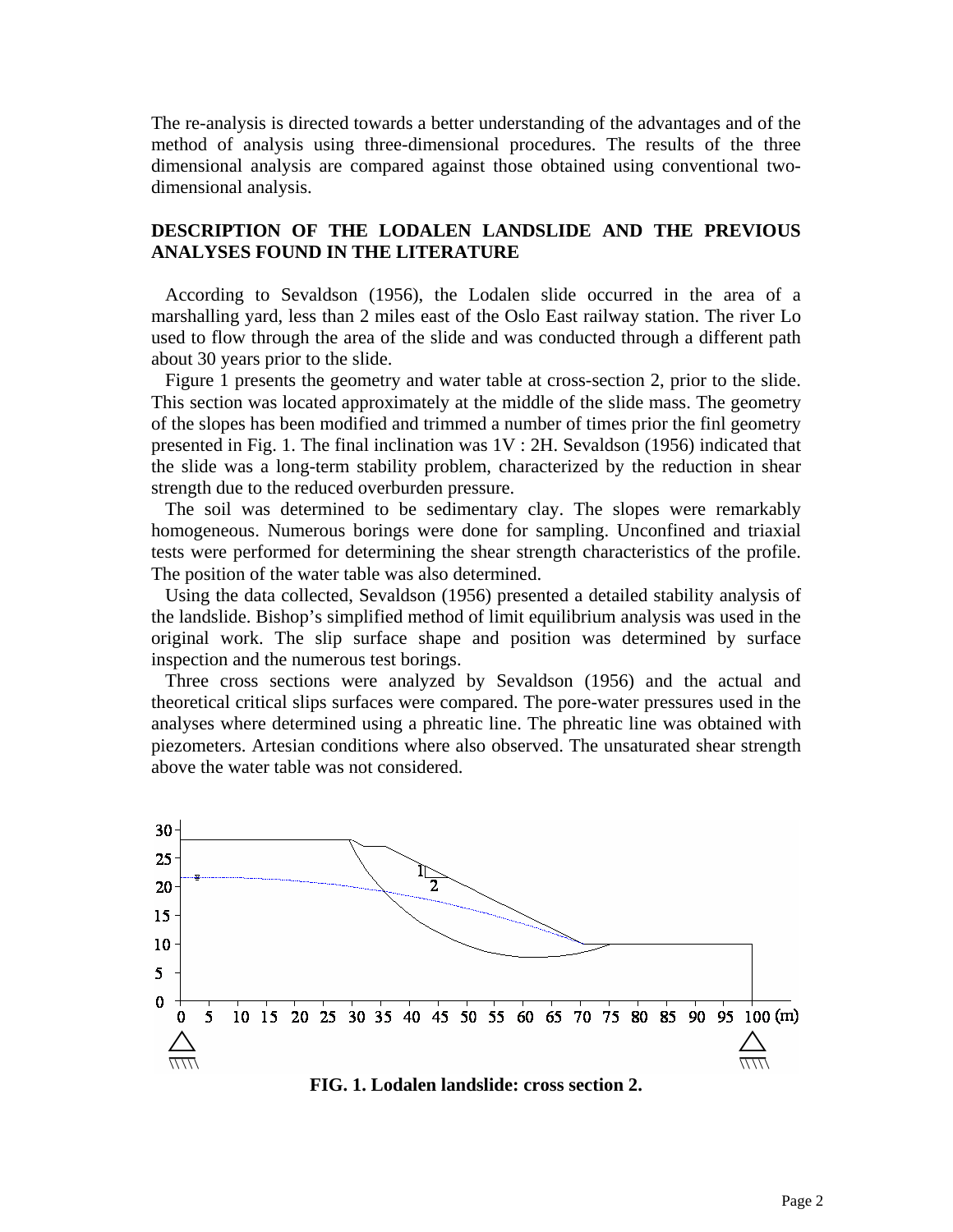The analysis performed by Sevaldson (1956) using Bishop's method provided factors of safety near 1 for the three cross sections analyzed. Sections 1, 2, and 3 resulted in factor of safety of 1.10, 1.00, and 1.19 respectively. The weighted average factor of safety was 1.05. The theoretical critical slip surfaces obtained matched the field data.

 The good results obtained by Sevaldson (1956) using two-dimensional analyses could be considered surprising from the point of view of three-dimensional stress states and considering that the actual slip surface shape was not elongated across the slope face. Three-dimensional factors of safety are often 20 to 30% higher than the two-dimensional factors of safety. Moreover, the consideration of the unsaturated shear strength would further increase the theoretical, supposedly more rigorous, factor of safety. In summary, the factor of safety obtained by Sevaldson (1956) should, from that point of view, be considerably lower than 1.

#### **THREE-DIMENSIONAL ANALYSIS OF THE LODALEN LANDSLIDE**

 The analyses presented herein were performed based on the theory presented in the accompanying paper and using the software SVOffice 2006 (SoilVision Systems Ltd., 2007). The formulation was programmed using FlexPDE (PDE Solution Inc., 2007), a general purpose partial differential equation solver. Problem setup time was approximately 20 minutes. The computation work usually took less than 7 minutes on a Core 2 Duo processor running at 2 GHz, with 1 Gb or RAM.

 The parameters adopted herein for the stress analysis where as follows: a Young Modulus of 1500 kPa; Poisson's ratio varying from 0.1 to 0.49. An arbitrary value of Young modulus was adopted because it does not affect the factor of safety of homogeneous slopes. The shear strength and body load parameters of the problem are the same as those adopted by Sevaldson (1956): total cohesion of 10 kPa; friction angle of 27.1°; and unit weight of 19.1 kN/ $m<sup>3</sup>$ .

 Figure 2 presents the problem geometry and mesh. The problem geometry was obtained using the survey data presented by Sevaldson (1956). A grid of elevation points was generated to describe the surface shape.



**FIG. 1. Lodalen landslide: geometry and mesh.**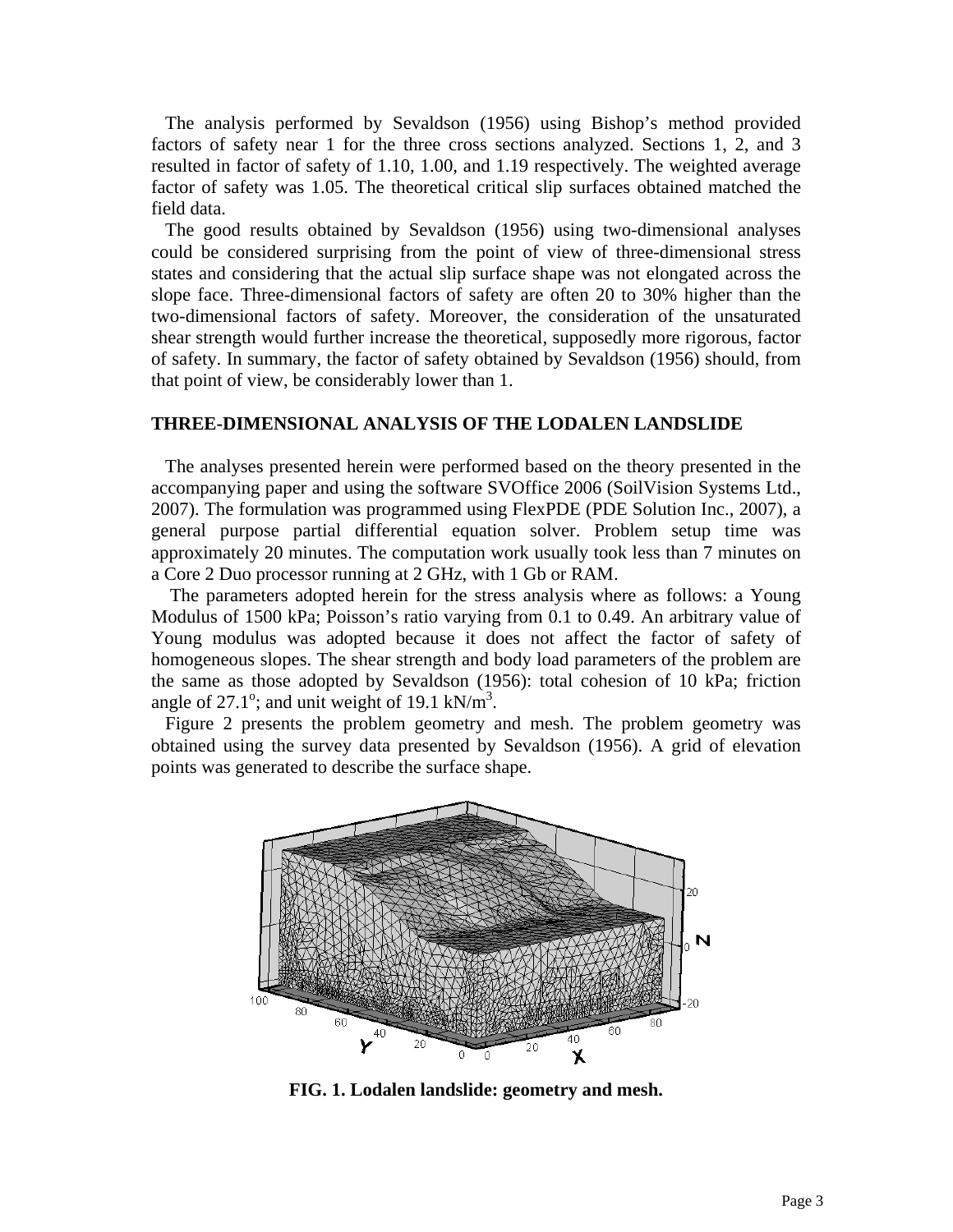Figure 3 presents the slip surface adopted herein. The shape of the actual slip surface observed in the field was matched using an ellipsoid. Figure 4 presents the pore-water pressure distribution. The data was generated by means of a steady state seepage analysis. The actual values used in the analysis were multiplied by a factor of 1.339 (El-Ramly et al., 2006), in order to account for artesian conditions observed right after the slide. The effect of negative pore-water pressure to the shear strength was neglected in the analyses presented in this paper.

 Table 1 presents the results obtained herein and the original weighted factors of safety obtained by Sevaldson (1956) considering the average value of three cross sections and using three different methods of analysis. Comparing against Bishop's method, the three-dimensional factors of safety presented herein are 18 to 29% higher than the two-dimensional factors of safety obtained by Sevaldson (1956). Poisson's ratio had an effect on the factor of safety. Higher values of Poisson ratio result in higher factors of safety.

 As discussed above, higher values of factor of safety were expected for the threedimensional analysis. It is not possible to give a definite explanation, at this point, about why the three-dimensional analysis did not result in a factor of safety near 1. Similarly, the original two-dimensional analysis should provide values lower than 1. Additional studies are being carried out as an attempt to answer these questions.

| Sevaldson (1956)    | $Fs 2-D$ | This study, Fs 3-D |             |             |       |                          |
|---------------------|----------|--------------------|-------------|-------------|-------|--------------------------|
|                     |          | $\mu = 0.1$        | $\mu = 0.2$ | $\mu = 0.3$ |       | $\mu = 0.4$ $\mu = 0.49$ |
| Swedish method      | 1.010    |                    |             |             |       |                          |
| Ordinary method     | 0.850    | 1.237              | l.260       | 1.289       | 1.323 | 1.359                    |
| Bishop's simplified | .050     |                    |             |             |       |                          |

**Table 1. Lodalen landslide: factors of safety obtained by Selvadson (1956) and obtained in this study.** 



**FIG. 3. Lodalen landslide: geometry and slip surface.**